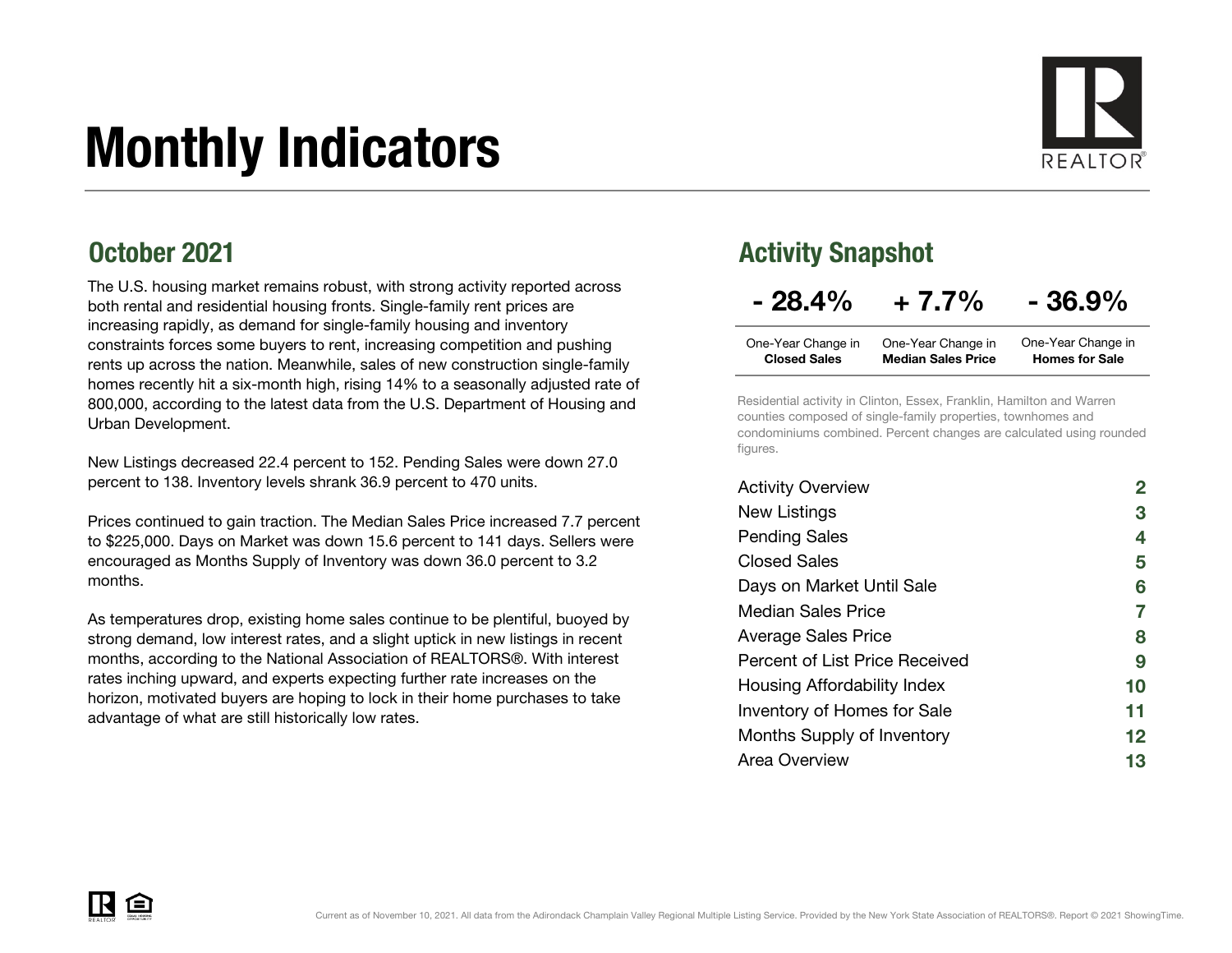## Activity Overview

Key metrics by report month and for year-to-date (YTD) starting from the first of the year.



| <b>Key Metrics</b>                 | <b>Historical Sparkbars</b>                            | 10-2020   | 10-2021   | Percent Change | <b>YTD 2020 YTD 2021</b> |           | Percent Change |
|------------------------------------|--------------------------------------------------------|-----------|-----------|----------------|--------------------------|-----------|----------------|
| <b>New Listings</b>                | 10-2018<br>10-2019<br>10-2021<br>10-2020               | 196       | 152       | $-22.4%$       | 1,816                    | 1,700     | $-6.4%$        |
| <b>Pending Sales</b>               | 10-2018<br>10-2019                                     | 189       | 138       | $-27.0%$       | 1,609                    | 1,545     | $-4.0%$        |
| <b>Closed Sales</b>                | 10-2018<br>10-2019<br>10-2021<br>10-2020               | 222       | 159       | $-28.4%$       | 1,323                    | 1,446     | $+9.3%$        |
| <b>Days on Market</b>              | 10-2019<br>10-2018<br>10-2020<br>10-2021               | 167       | 141       | $-15.6%$       | 194                      | 160       | $-17.5%$       |
| <b>Median Sales Price</b>          | 10-2019<br>10-2018<br>10-2020<br>10-2021               | \$209,000 | \$225,000 | $+7.7%$        | \$180,000                | \$206,000 | $+14.4%$       |
| <b>Avg. Sales Price</b>            | 10-2018<br>10-2019<br>10-2020<br>10-2021               | \$342,931 | \$387,544 | $+13.0%$       | \$273,566 \$317,214      |           | $+16.0%$       |
| <b>Pct. of List Price Received</b> | 10-2018<br>10-2019<br>10-2020<br>10-2021               | 96.2%     | 96.7%     | $+0.5%$        | 94.9%                    | 96.7%     | $+1.9%$        |
| <b>Affordability Index</b>         | 10-2018<br>10-2019<br>10-2020<br>10-2021               | 183       | 168       | $-8.2%$        | 213                      | 183       | $-14.1%$       |
| <b>Homes for Sale</b>              | 10-2021<br>10-2018<br>10-2019<br>10-2020               | 745       | 470       | $-36.9%$       | $-1$                     |           |                |
| <b>Months Supply</b>               | وزوري كروب<br>10-2018<br>10-2019<br>10-2020<br>10-2021 | 5.0       | 3.2       | $-36.0%$       |                          |           |                |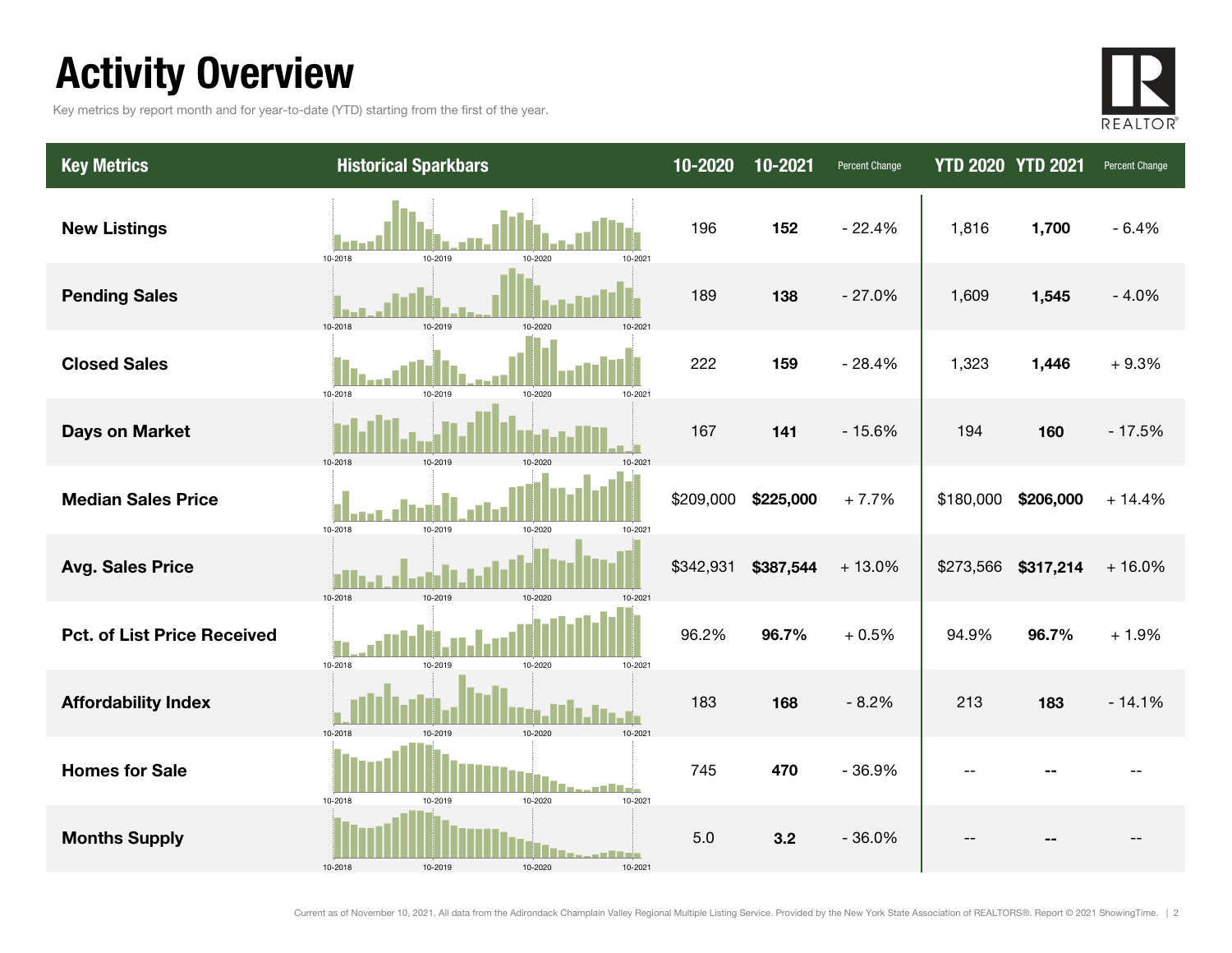## New Listings

A count of the properties that have been newly listed on the market in a given month.



1411961522019 2020 2021 October2019Year to Date+ 2.9% $+39.0\%$  - 22.4%

| 1,961   | 1,816   | 1,700   |
|---------|---------|---------|
|         |         |         |
|         |         |         |
| $+1.3%$ | $-7.4%$ | $-6.4%$ |
| 2019    | 2020    | 2021    |

| <b>New Listings</b> |     | <b>Prior Year</b> | <b>Percent Change</b> |
|---------------------|-----|-------------------|-----------------------|
| November 2020       | 146 | 97                | $+50.5%$              |
| December 2020       | 83  | 59                | $+40.7%$              |
| January 2021        | 103 | 93                | $+10.8%$              |
| February 2021       | 80  | 117               | $-31.6%$              |
| <b>March 2021</b>   | 147 | 115               | $+27.8%$              |
| April 2021          | 153 | 80                | $+91.3%$              |
| May 2021            | 218 | 198               | $+10.1%$              |
| June 2021.          | 238 | 282               | -15.6%                |
| <b>July 2021</b>    | 223 | 244               | -8.6%                 |
| August 2021         | 208 | 268               | $-22.4%$              |
| September 2021      | 178 | 223               | $-20.2\%$             |
| October 2021        | 152 | 196               | -22.4%                |
| 12-Month Avg        | 161 | 164               | $-1.8%$               |

#### Historical New Listings by Month

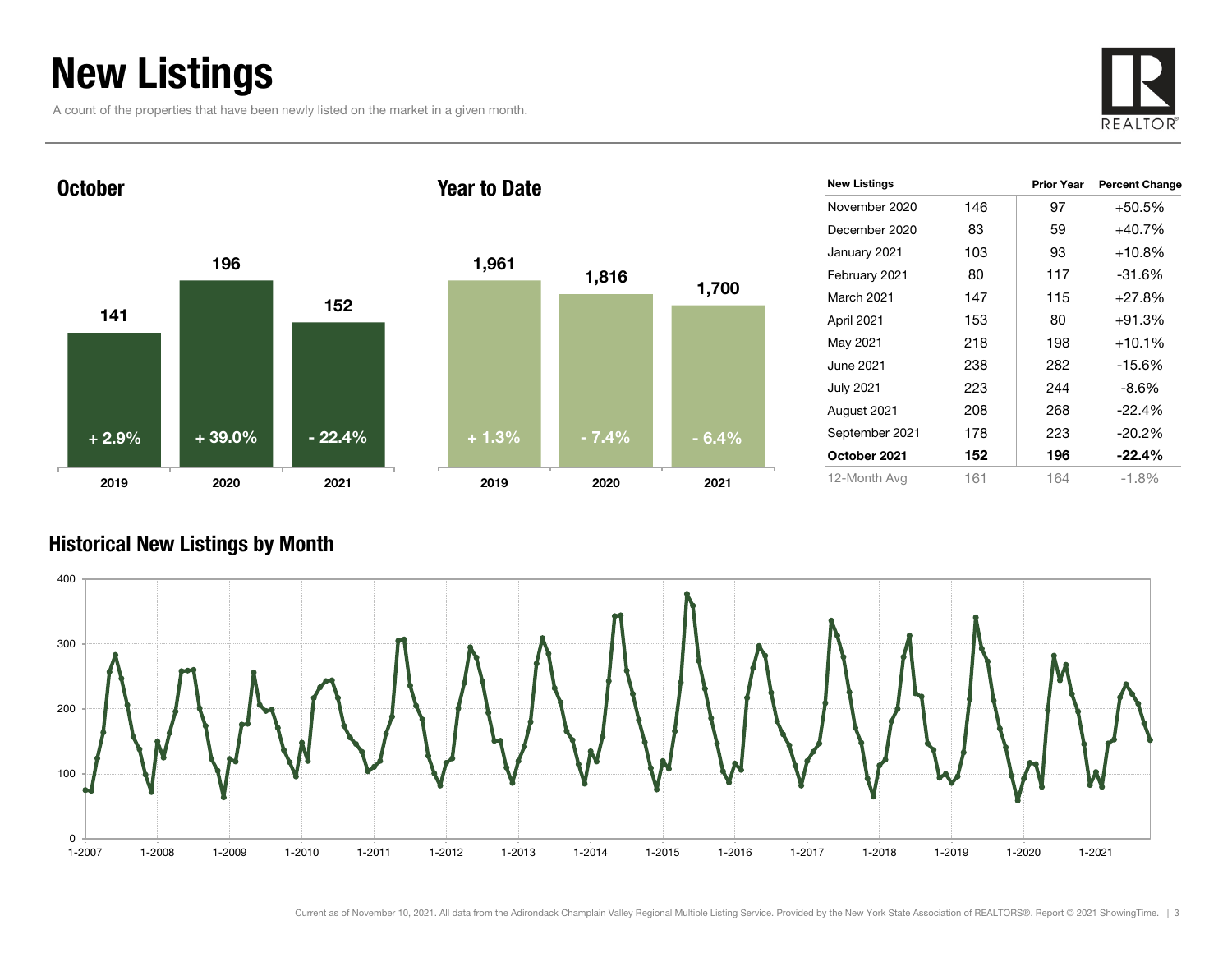### Pending Sales

A count of the properties on which offers have been accepted in a given month.





| <b>Pending Sales</b> |     | <b>Prior Year</b> | <b>Percent Change</b> |
|----------------------|-----|-------------------|-----------------------|
| November 2020        | 130 | 103               | $+26.2%$              |
| December 2020        | 111 | 78                | +42.3%                |
| January 2021         | 133 | 102               | $+30.4%$              |
| February 2021        | 117 | 82                | +42.7%                |
| March 2021           | 148 | 75                | $+97.3%$              |
| April 2021           | 141 | 72                | $+95.8\%$             |
| May 2021             | 150 | 151               | $-0.7%$               |
| June 2021.           | 173 | 231               | $-25.1%$              |
| <b>July 2021</b>     | 161 | 257               | -37.4%                |
| August 2021          | 205 | 234               | $-12.4%$              |
| September 2021       | 179 | 216               | $-17.1%$              |
| October 2021         | 138 | 189               | $-27.0\%$             |
| 12-Month Avg         | 149 | 149               | $0.0\%$               |

#### Historical Pending Sales by Month

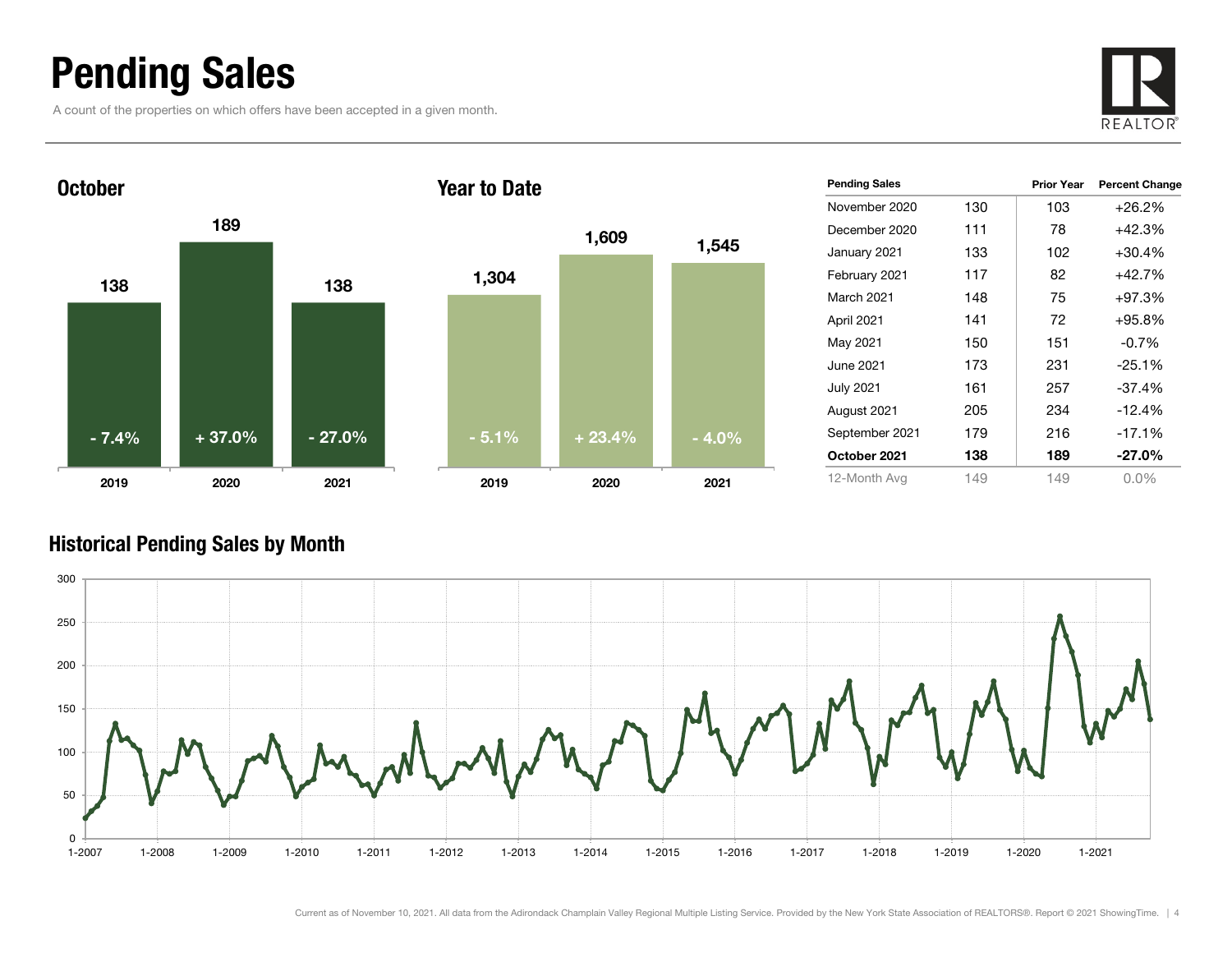### Closed Sales

A count of the actual sales that closed in a given month.





| <b>Closed Sales</b> |     | <b>Prior Year</b> | <b>Percent Change</b> |
|---------------------|-----|-------------------|-----------------------|
| November 2020       | 189 | 148               | $+27.7%$              |
| December 2020       | 216 | 130               | $+66.2%$              |
| January 2021        | 114 | 104               | $+9.6\%$              |
| February 2021       | 115 | 73                | +57.5%                |
| March 2021          | 131 | 85                | $+54.1%$              |
| April 2021          | 140 | 81                | $+72.8%$              |
| May 2021            | 134 | 97                | $+38.1%$              |
| June 2021           | 161 | 100               | $+61.0%$              |
| July 2021           | 150 | 160               | $-6.3\%$              |
| August 2021         | 153 | 173               | $-11.6%$              |
| September 2021      | 189 | 228               | $-17.1%$              |
| October 2021        | 159 | 222               | $-28.4\%$             |
| 12-Month Avg        | 154 | 133               | $+15.8\%$             |
|                     |     |                   |                       |

#### Historical Closed Sales by Month

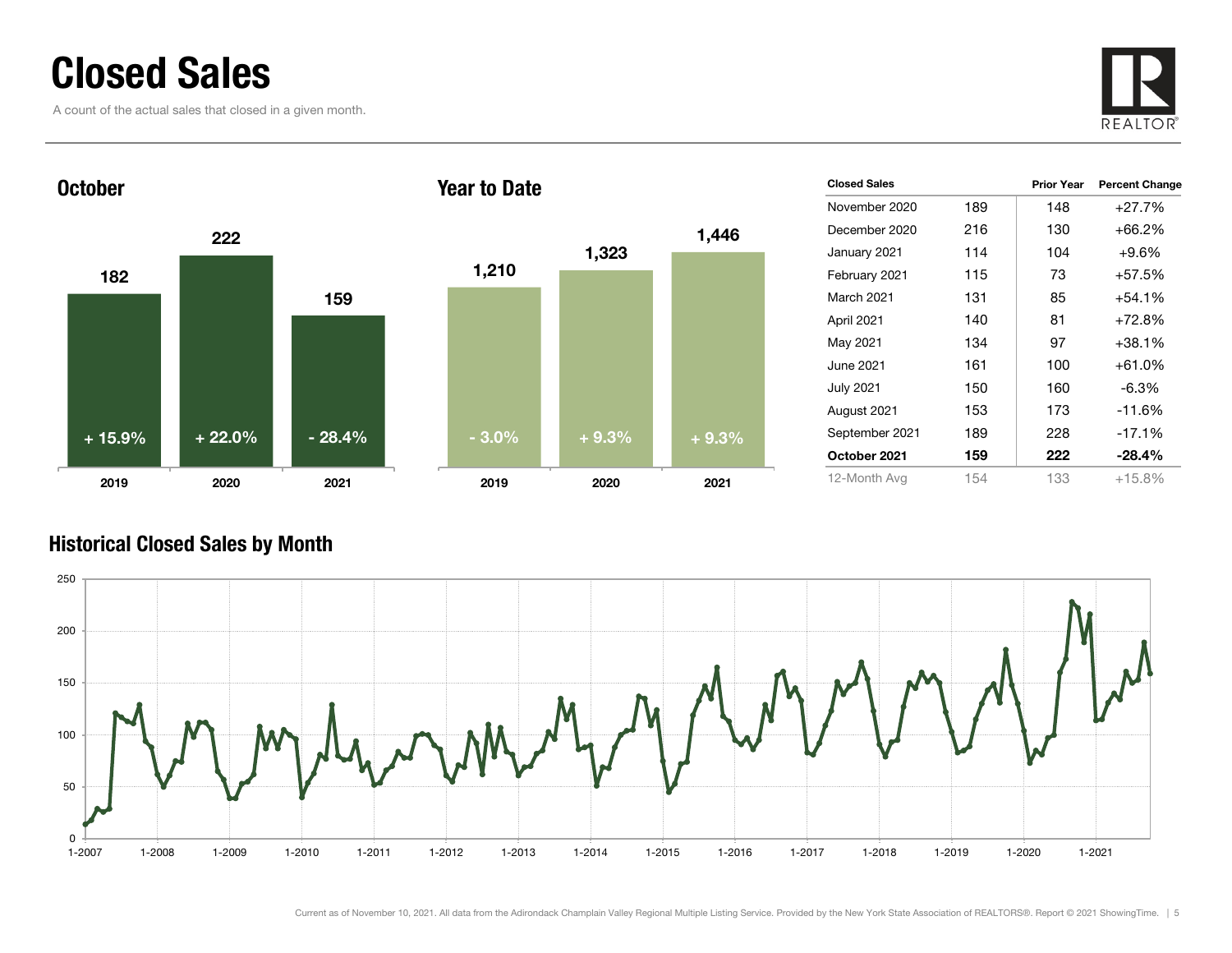### Days on Market Until Sale

Average number of days between when a property is listed and when it is closed in a given month.





| Days on Market |     | <b>Prior Year</b> | <b>Percent Change</b> |
|----------------|-----|-------------------|-----------------------|
| November 2020  | 182 | 201               | $-9.5%$               |
| December 2020  | 160 | 196               | $-18.4%$              |
| January 2021   | 176 | 163               | $+8.0\%$              |
| February 2021  | 161 | 199               | $-19.1%$              |
| March 2021     | 190 | 227               | -16.3%                |
| April 2021     | 189 | 227               | $-16.7%$              |
| May 2021       | 186 | 247               | $-24.7%$              |
| June 2021      | 185 | 199               | $-7.0\%$              |
| July 2021      | 131 | 216               | -39.4%                |
| August 2021    | 139 | 179               | $-22.3%$              |
| September 2021 | 124 | 179               | $-30.7%$              |
| October 2021   | 141 | 167               | $-15.6\%$             |
| 12-Month Avg*  | 162 | 194               | $-16.5\%$             |

\* Average Days on Market of all properties from November 2020 through October 2021. This is not the average of the individual figures above.



#### Historical Days on Market Until Sale by Month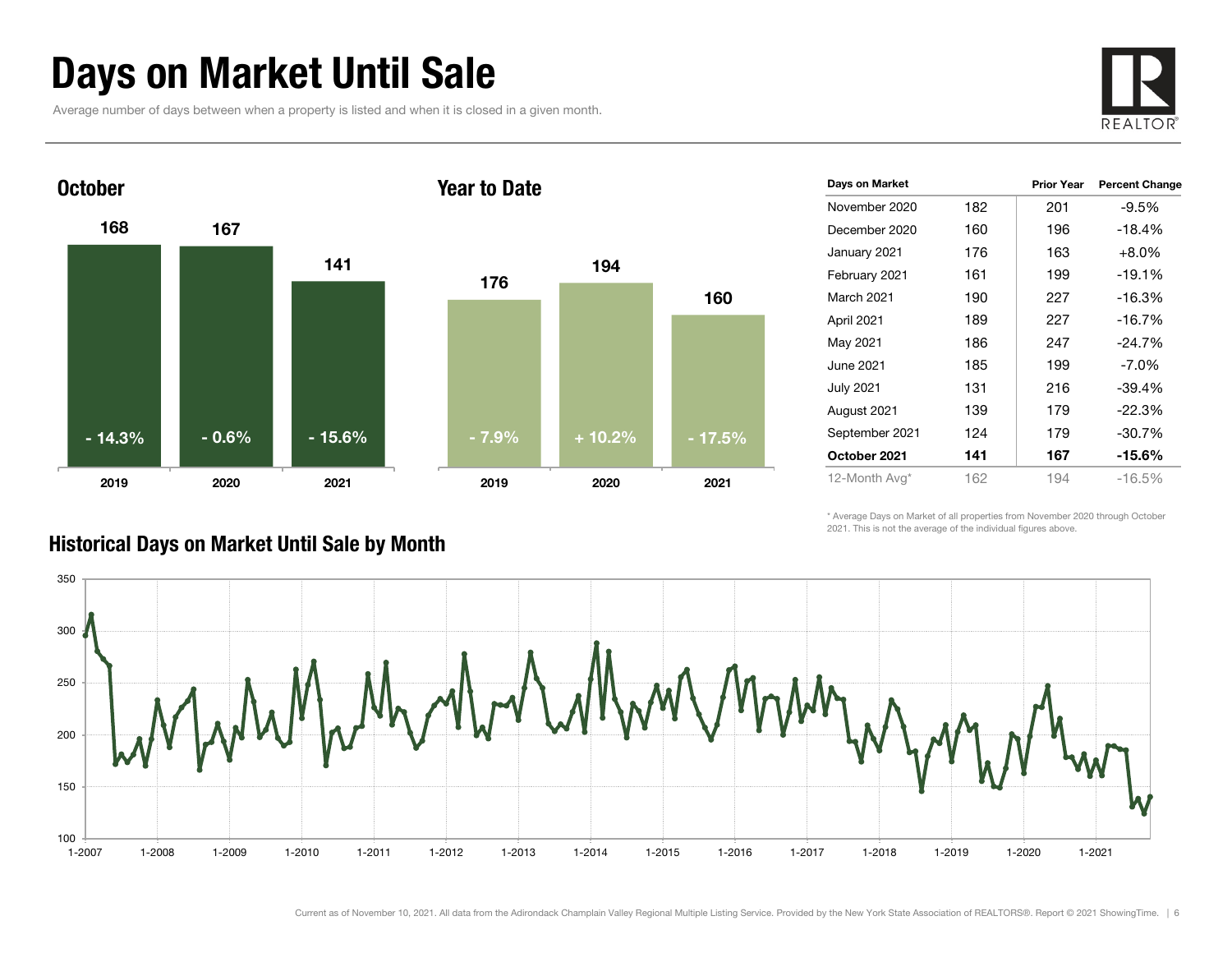### Median Sales Price

Point at which half of the sales sold for more and half sold for less, not accounting for seller concessions, in a given month.



**October** 





| <b>Median Sales Price</b> |           | <b>Prior Year</b> | <b>Percent Change</b> |
|---------------------------|-----------|-------------------|-----------------------|
| November 2020             | \$229,000 | \$185,500         | $+23.5%$              |
| December 2020             | \$195,750 | \$176,595         | $+10.8\%$             |
| January 2021              | \$196,763 | \$129,575         | $+51.9%$              |
| February 2021             | \$182,000 | \$149,000         | $+22.1%$              |
| March 2021                | \$195,944 | \$159,000         | $+23.2%$              |
| April 2021                | \$225,000 | \$165,000         | $+36.4%$              |
| May 2021                  | \$191,000 | \$150,000         | $+27.3%$              |
| June 2021                 | \$200,000 | \$155,000         | $+29.0%$              |
| <b>July 2021</b>          | \$215,000 | \$197,450         | $+8.9\%$              |
| August 2021               | \$232,000 | \$200,000         | $+16.0%$              |
| September 2021            | \$210,000 | \$204,750         | $+2.6%$               |
| October 2021              | \$225,000 | \$209,000         | $+7.7%$               |
| 12-Month Med*             | \$207,000 | \$180,000         | +15.0%                |

\* Median Sales Price of all properties from November 2020 through October 2021. This is not the average of the individual figures above.



#### Historical Median Sales Price by Month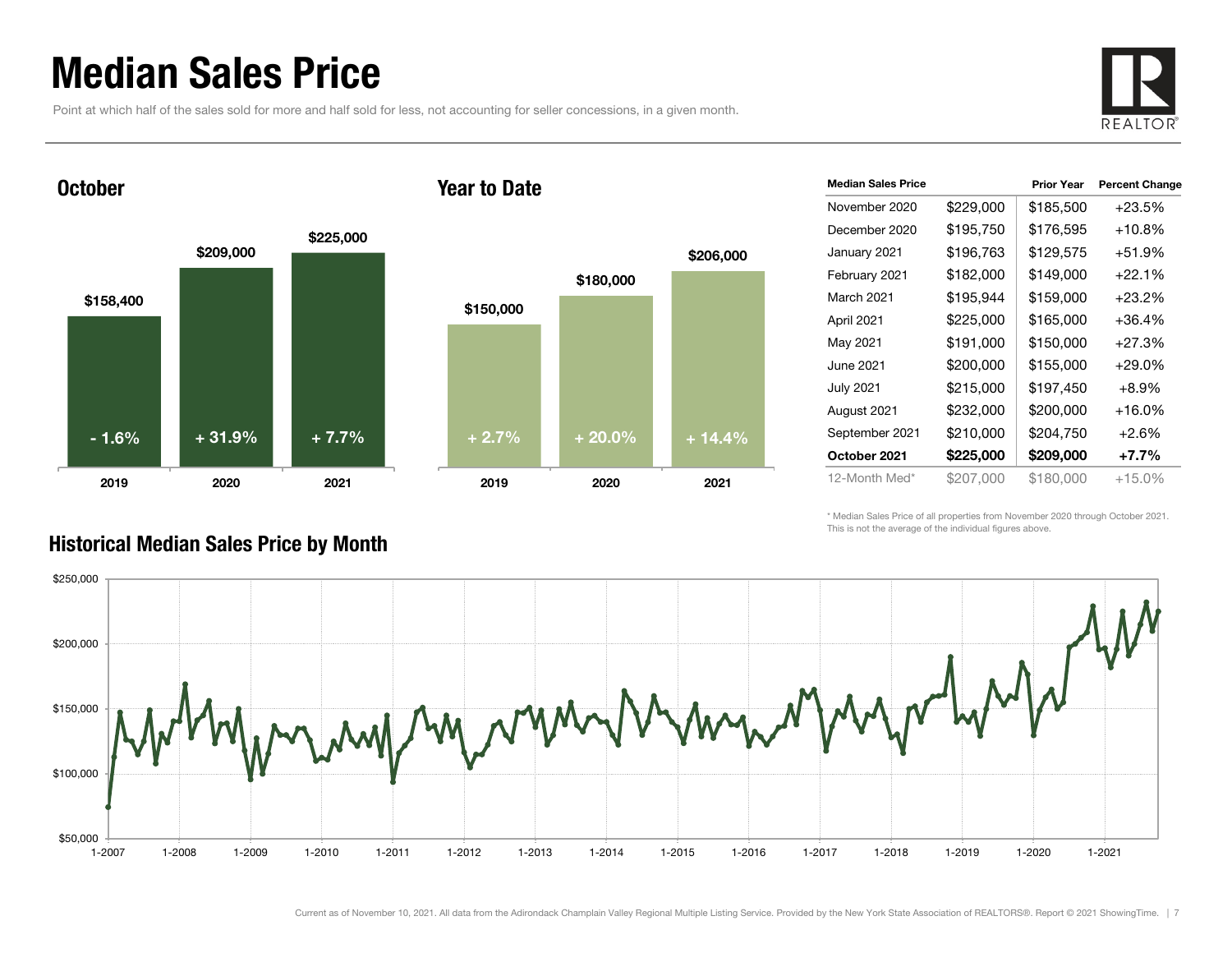### Average Sales Price

Average sales price for all closed sales, not accounting for seller concessions, in a given month.



**October** 





| Avg. Sales Price |           | <b>Prior Year</b> | <b>Percent Change</b> |
|------------------|-----------|-------------------|-----------------------|
| November 2020    | \$343,744 | \$262,558         | +30.9%                |
| December 2020    | \$289,480 | \$235,600         | +22.9%                |
| January 2021     | \$282,917 | \$172,314         | +64.2%                |
| February 2021    | \$271,137 | \$241,225         | $+12.4%$              |
| March 2021       | \$390,703 | \$205,621         | $+90.0\%$             |
| April 2021       | \$308,038 | \$249,439         | $+23.5%$              |
| May 2021         | \$292,117 | \$280,419         | $+4.2%$               |
| June 2021        | \$286,738 | \$236,529         | +21.2%                |
| July 2021        | \$270,145 | \$288,833         | $-6.5%$               |
| August 2021      | \$329,848 | \$310,838         | $+6.1%$               |
| September 2021   | \$332,714 | \$270,385         | +23.1%                |
| October 2021     | \$387,544 | \$342,931         | +13.0%                |
| 12-Month Avg*    | \$316,684 | \$269,496         | +17.5%                |
|                  |           |                   |                       |

\* Avg. Sales Price of all properties from November 2020 through October 2021. This is not the average of the individual figures above.



#### Historical Average Sales Price by Month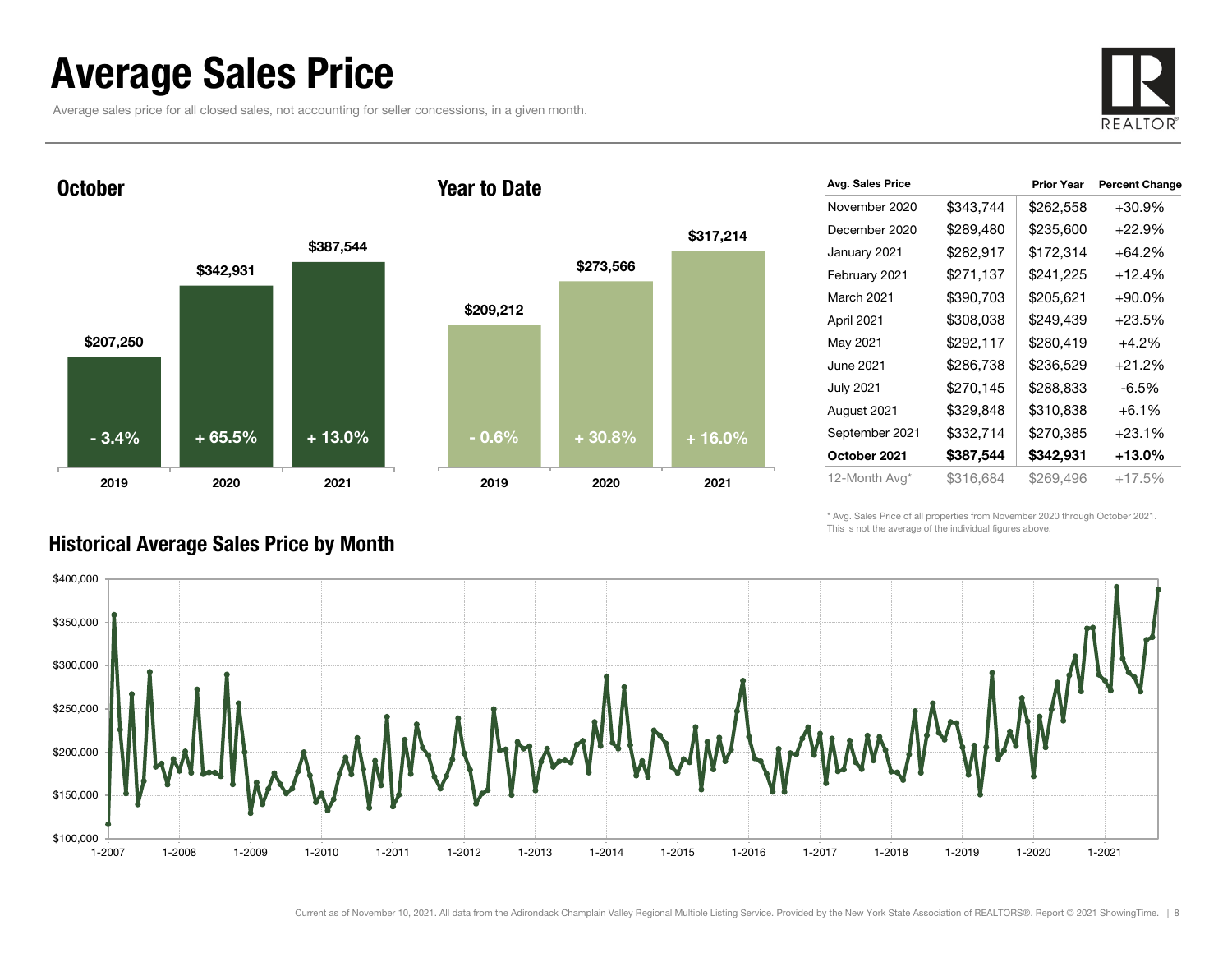### Percent of List Price Received

Percentage found when dividing a property's sales price by its most recent list price, then taking the average for all properties sold in a given month, not accounting for seller concessions.



94.8% 96.2% 96.7% 2019 2020 2021 October94.3% 94.9% 96.7% 2019 2020 2021 Year to Date+ 1.3% $\%$  + 1.5% + 0.5% + 0.3% + 0.3% + 0.6% + 1.9%

| <b>Pct. of List Price Received</b> |       | <b>Prior Year</b> | <b>Percent Change</b> |
|------------------------------------|-------|-------------------|-----------------------|
| November 2020                      | 95.6% | 92.8%             | $+3.0%$               |
| December 2020                      | 96.3% | 93.9%             | $+2.6%$               |
| January 2021                       | 96.6% | 94.0%             | $+2.8%$               |
| February 2021                      | 95.6% | 93.0%             | $+2.8%$               |
| March 2021                         | 96.4% | 94.9%             | +1.6%                 |
| April 2021                         | 96.7% | 93.3%             | $+3.6%$               |
| May 2021                           | 95.8% | 93.9%             | $+2.0%$               |
| June 2021                          | 97.1% | 94.0%             | $+3.3%$               |
| <b>July 2021</b>                   | 96.4% | 94.7%             | $+1.8%$               |
| August 2021                        | 97.6% | 95.6%             | $+2.1%$               |
| September 2021                     | 97.6% | 95.6%             | $+2.1%$               |
| October 2021                       | 96.7% | 96.2%             | $+0.5%$               |
| 12-Month Avg*                      | 96.6% | 94.6%             | $+2.1%$               |

\* Average Pct. of List Price Received for all properties from November 2020 through October 2021. This is not the average of the individual figures above.



#### Historical Percent of List Price Received by Month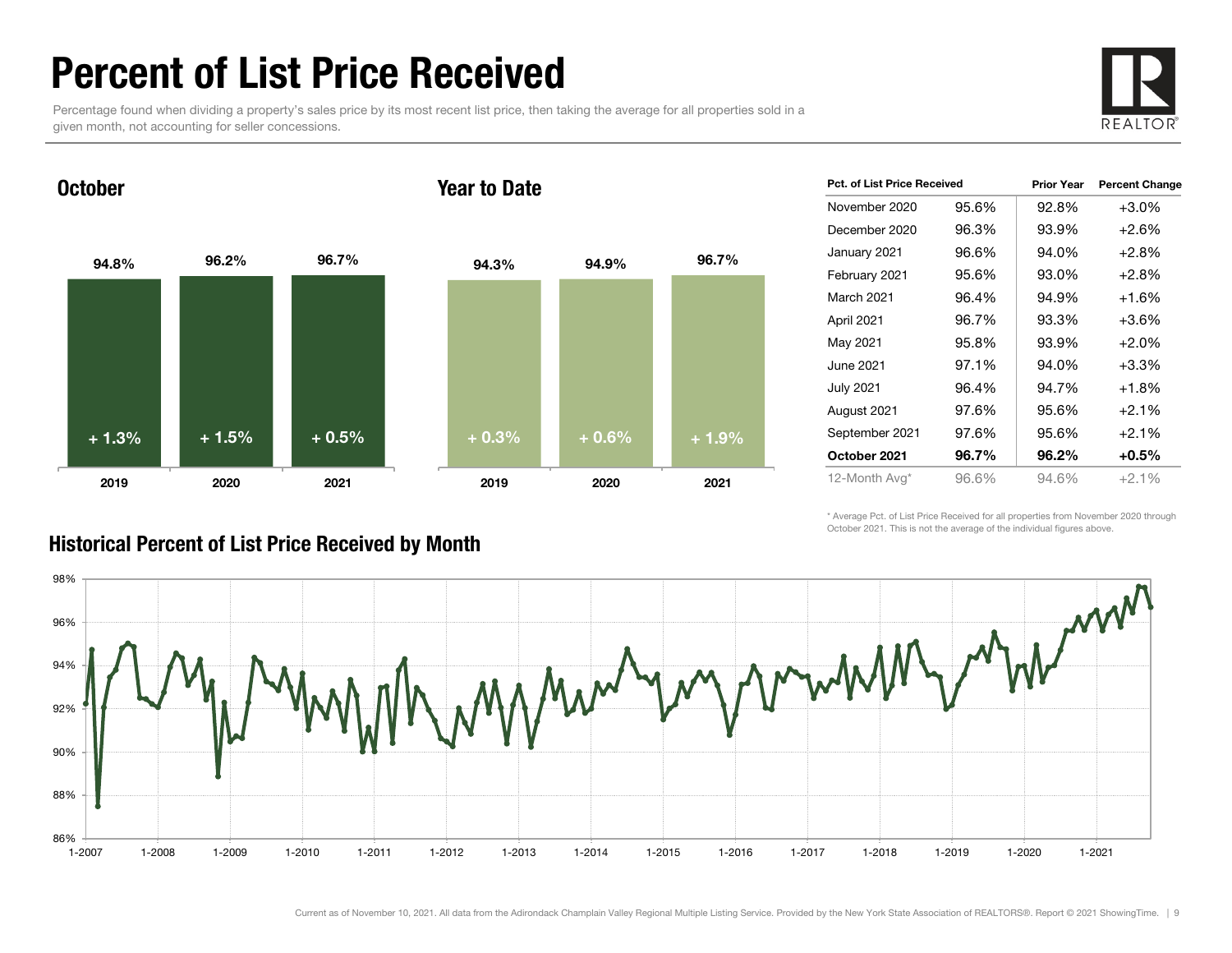# Housing Affordability Index

This index measures housing affordability for the region. For example, an index of 120 means the median household income is 120% of what is necessary to qualify for the median-priced home under prevailing interest rates. A higher number means greater affordability.





| <b>Affordability Index</b> |     | <b>Prior Year</b> | <b>Percent Change</b> |
|----------------------------|-----|-------------------|-----------------------|
| November 2020              | 168 | 183               | -8.2%                 |
| December 2020              | 199 | 191               | $+4.2%$               |
| January 2021               | 196 | 274               | $-28.5%$              |
| February 2021              | 210 | 242               | $-13.2%$              |
| <b>March 2021</b>          | 189 | 227               | $-16.7%$              |
| April 2021                 | 165 | 222               | $-25.7%$              |
| May 2021                   | 196 | 246               | $-20.3%$              |
| June 2021                  | 187 | 240               | $-22.1%$              |
| <b>July 2021</b>           | 176 | 191               | $-7.9\%$              |
| August 2021                | 163 | 190               | $-14.2%$              |
| September 2021             | 180 | 186               | $-3.2%$               |
| October 2021               | 168 | 183               | $-8.2\%$              |
| 12-Month Avg               | 183 | 215               | $-14.7%$              |

#### Historical Housing Affordability Index by Mont h

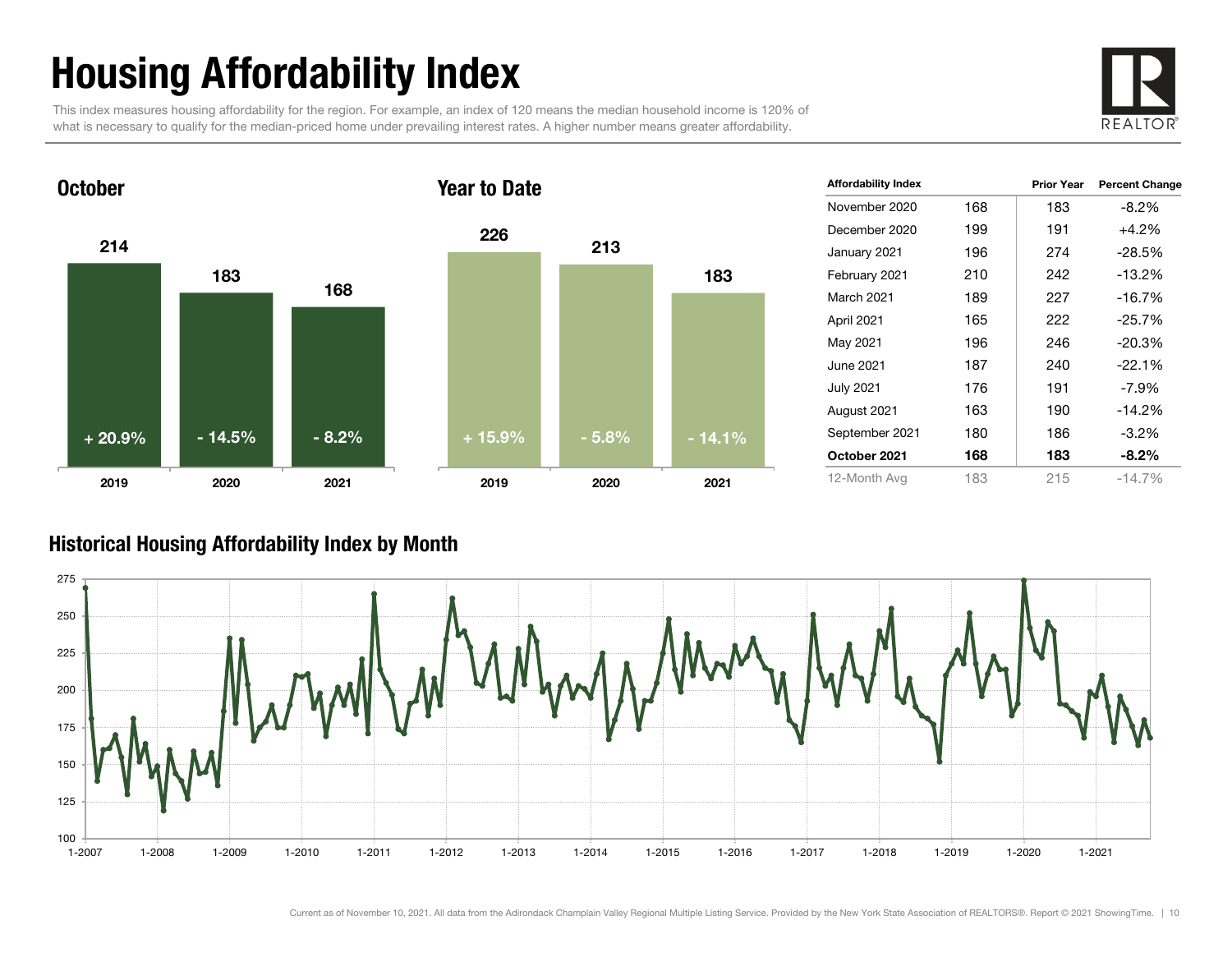### Inventory of Homes for Sale

The number of properties available for sale in active status at the end of a given month.





#### Historical Inventory of Homes for Sale by Month

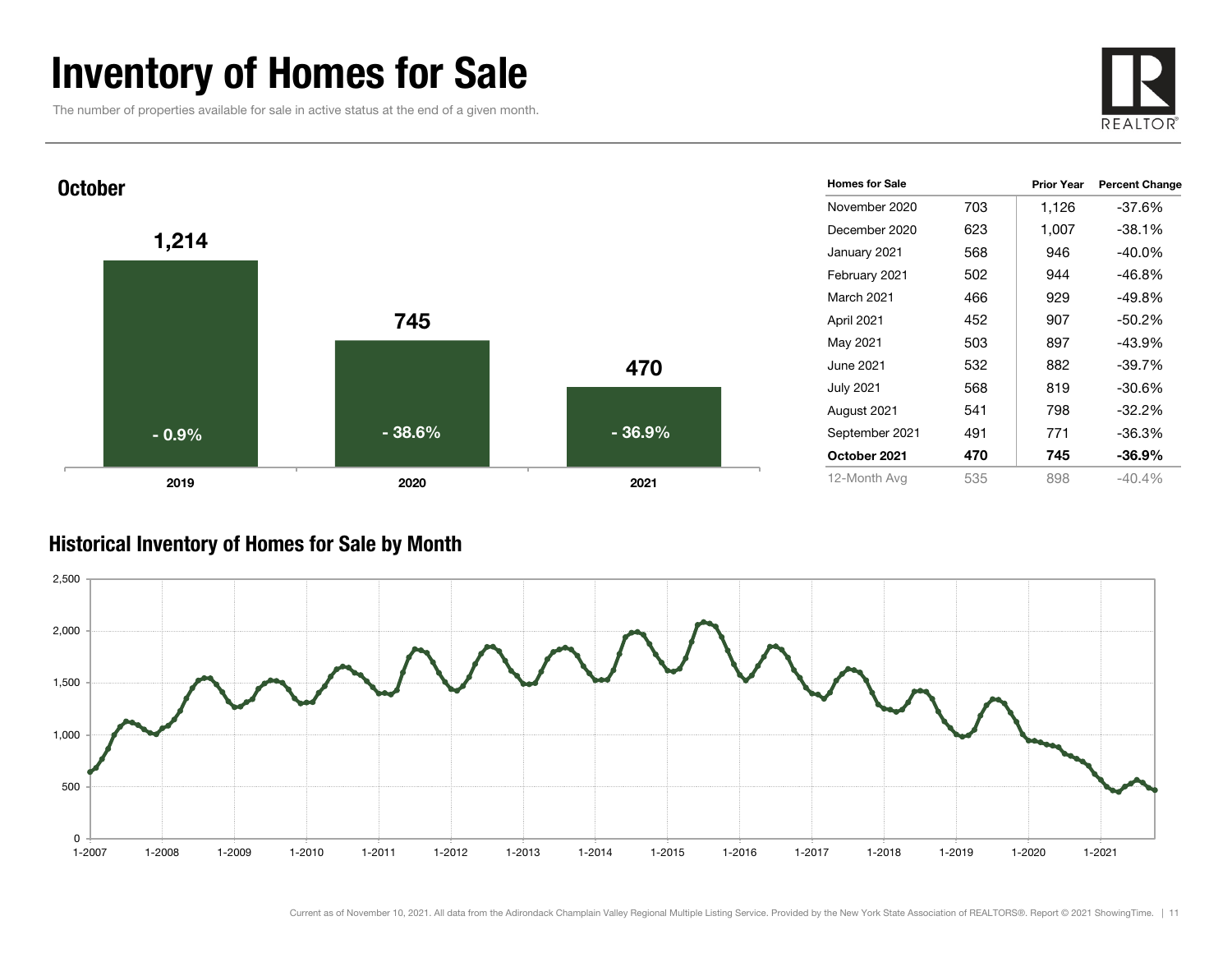### Months Supply of Inventory

The inventory of homes for sale at the end of a given month, divided by the average monthly pending sales from the last 12 months.





#### Historical Months Supply of Inventory by Month